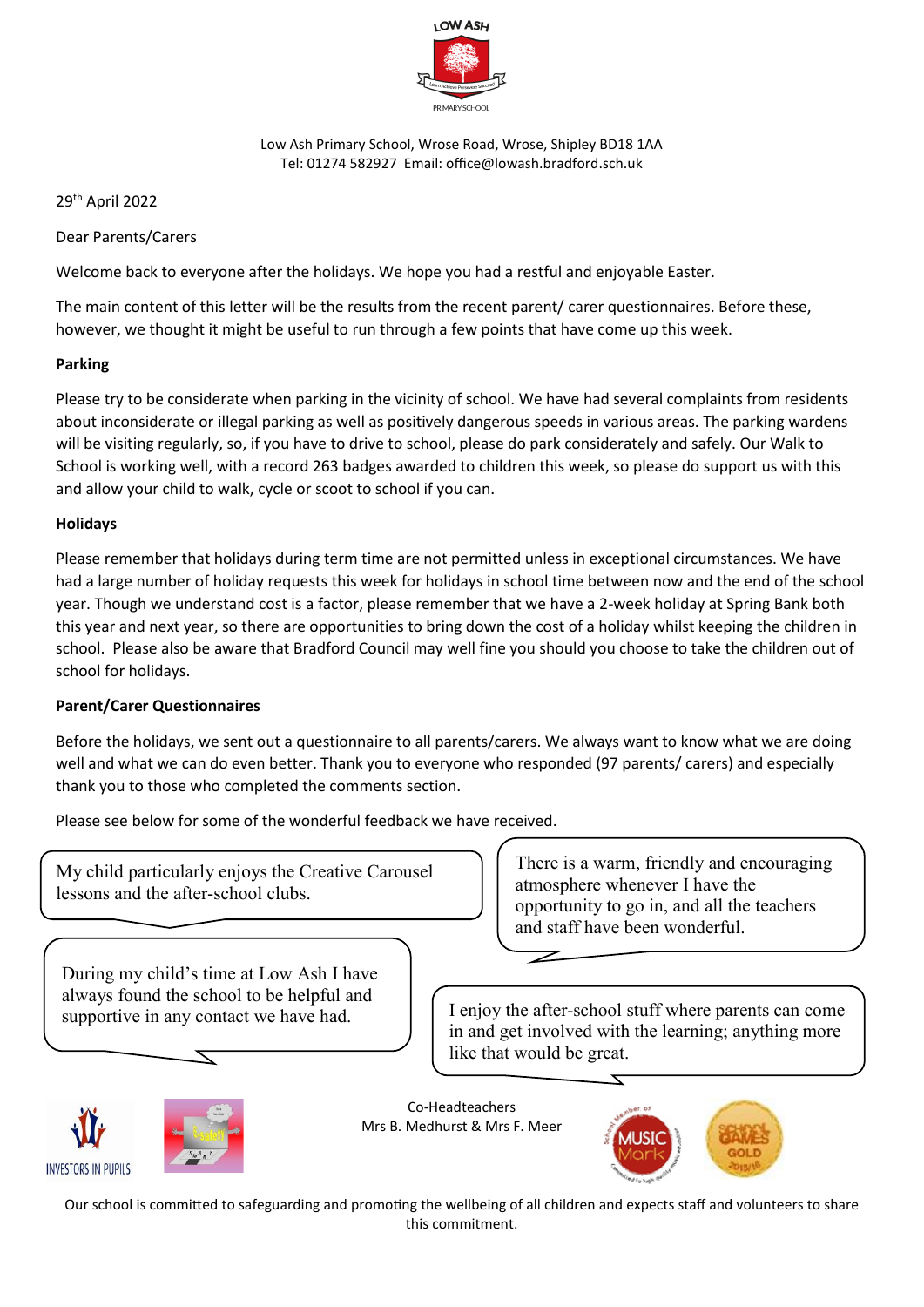

Low Ash Primary School, Wrose Road, Wrose, Shipley BD18 1AA Tel: 01274 582927 Email: office@lowash.bradford.sch.uk

The teachers really recognise different abilities within the class and my child has really benefited.

Not only do the teachers at school teach our children at school all day, they also offer support with any issues ongoing within school and at home, taking into account the mental health of the children. The support is offered not only to the children but to us as the parent/s too, which I think is incredible.

My children love Low Ash! They are happy, enjoying learning, love their teachers and are progressing well …what more can you ask for in a school?

Below, we address some of the repeated requests in the comments section.

# **Please can we come into school again?**

We are now welcoming parents/carers to come in to school to 'share a lesson' (these have been planned for the summer term) where you can join in with activities and view some of your child's books.

Parents/carers will be invited in to school to celebrate their child's successes in Achievement Assemblies from Friday 6 th May. More details will follow.

# **Parent consultation evenings – can these be face to face again?**

We have discussed at length the pros and cons of virtual parent/carer consultation evenings and have decided that the face-to-face consultations will return once again in the autumn term.

### **Can there be an even bigger focus on children's mental health?**

You will probably now be aware that we have appointed a new learning mentor and a play learning mentor. This takes our pastoral team up to 4 members (Miss Grimshaw- Inclusion Leader, Mrs Dyson – Learning Mentor, Mr Nowakowski - Learning Mentor and Mr Singh – Play Learning Mentor).

All learning mentors are timetabled to work with individuals or small groups on a regular basis and Miss Grimshaw is also a qualified child mental health first aider.



Co-Headteachers Mrs B. Medhurst & Mrs F. Meer



Our school is committed to safeguarding and promoting the wellbeing of all children and expects staff and volunteers to share this commitment.